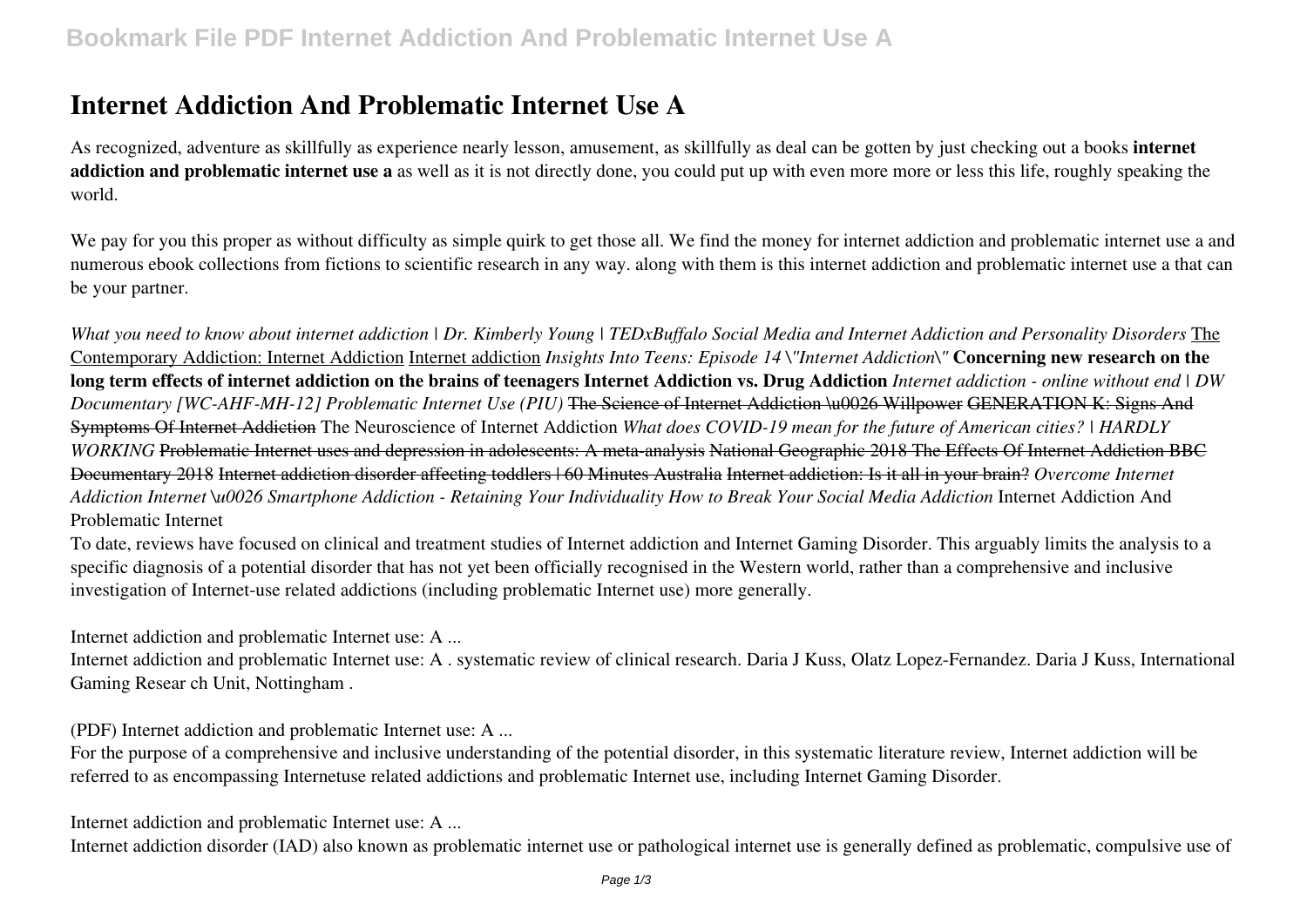# **Bookmark File PDF Internet Addiction And Problematic Internet Use A**

the internet, that results in significant impairment in an individual's function in various life domains over a prolonged period of time.

#### Internet Addiction And Problematic Internet Use A

Problematic Internet Use and Its Impact on Anxiety, Depression and Addictions: Patient-Centered Approaches and Digital Applications and Interventions. In this blog post we will provide a description of Problematic Internet Use, describe screening measures existing in the field and key unanswered questions, provide clinical patients examples, introduce COST project, suggest a design of an upcoming study, describe applications ("apps") available for intervention, and will seek patient ...

Problematic Internet Use and Its Impact on Anxiety ...

More a popular idea than a scientifically valid concept, internet addiction is the belief that people can become so dependent on using their mobile phone or other electronic devices that they lose...

### Internet Addiction | Psychology Today

Internet addiction disorder (IAD) also known as problematic internet use or pathological internet use is generally defined as problematic, compulsive use of the internet, that results in significant impairment in an individual's function in various life domains over a prolonged period of time. Young people are at particular risk of developing Internet Addiction Disorder or Problematic Internet ...

#### Internet addiction disorder - Wikipedia

As a result, it is important to view problematic behaviours, such as internet addiction or gambling, through a bio-psycho-social lens, which is similar to the way some view substance use-related addictions. This approach allows for an understanding that there is not one fixed reason for an addiction.

#### Addictions and Problematic Internet Use

Abstract Internet addiction is characterized by excessive or poorly controlled preoccupations, urges or behaviours regarding computer use and internet access that lead to impairment or distress.

#### (PDF) Internet Addiction: Definition, Assessment ...

Internet addiction intersects with many other process addictions, including internet gaming disorder, online gambling addiction, and online pornography addiction. Overall, the concept is that someone cannot control their use of the internet despite negative consequences.

#### Internet Addiction Facts & Statistics | The Recovery Village

The most common form of internet addiction in Kenya are social media platforms and betting sites. Psychologists warn that children are becoming more prone to internet addiction, especially during ...

How internet addiction is wrecking lives and families ...